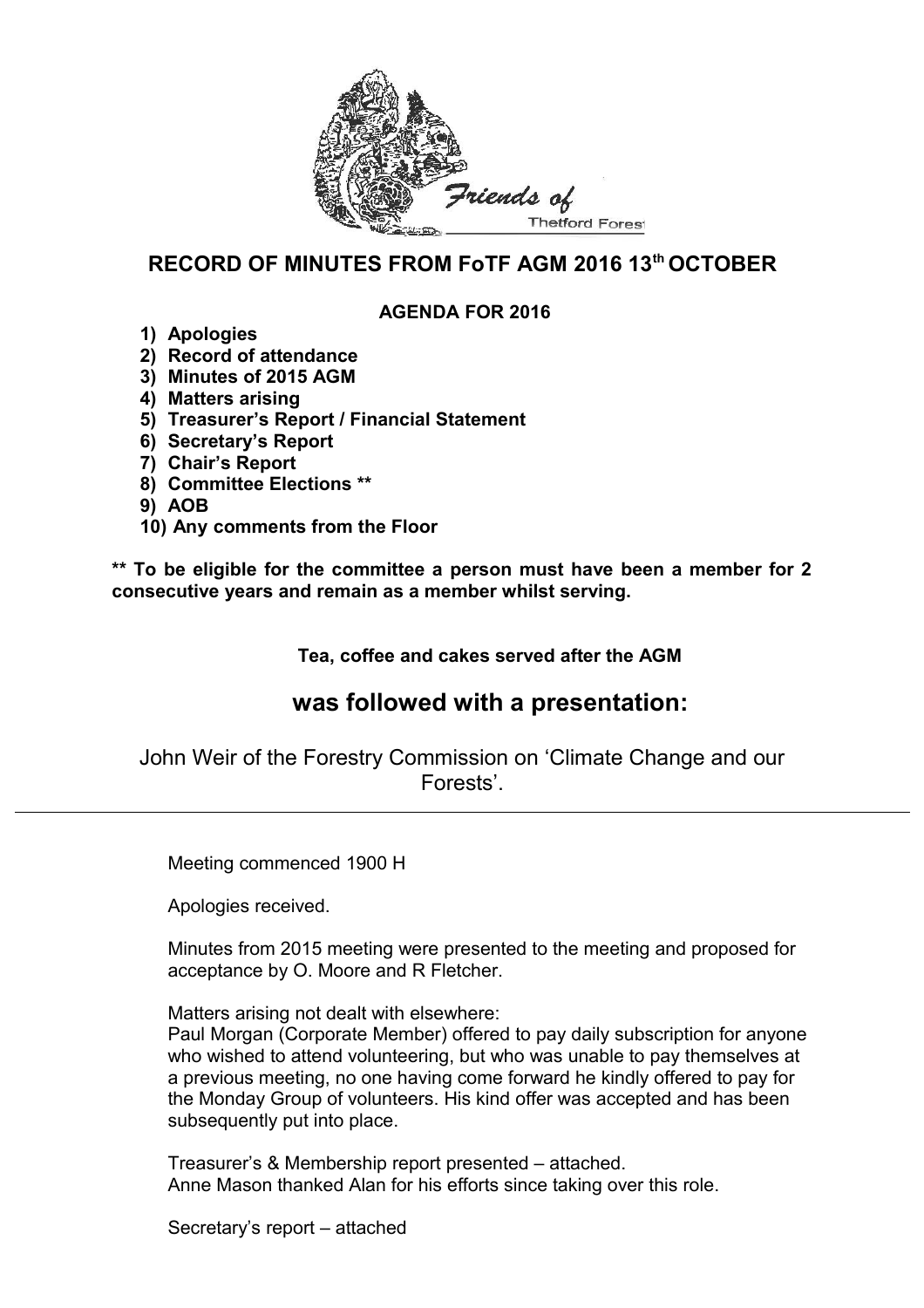Arboretum report from Owen Moore, Anne Mason thanked the Arboretum and Conservation groups for their work in the previous year

Chairs report – attached.

At this point Tim Frost of FC gave a brief rundown on the progress of the HLF bid for the Heritage Trail at High Lodge. The route has been chosen, site investigations ongoing , use of the record centre and many other aspects that are needed to satisfy the criteria for the award.

Jim Lyon gave a brief resume of his 40+ years with the FC , and the last 17 at Thetford. He thanked FoTF for their ongoing support for the campaign against the forest sell-off plan.

Committee Elections:

Bob Greef is retiring from the committee Anne Mason, Dave Goodrum, Alan Spidy, Katherine Jones, Owen Moore all agreed to continue in Post. Benedict Maher agreed to join the committee. This make up was proposed for acceptance by Paul Morgan and seconded by Colin Lang.

The Volunteer agreement between FoTF and FC was accepted by the committee and duly signed by the chair and Jim Lyon as FMD of FC.

The meeting closed at 1945.

Refreshments were served and the event closed with the presentation by John Weir, which was both fascinating and at times alarming with some of the side effects of the climate change.

#### **Below follow the 3 reports from the committee:**

#### **Treasurer / Membership**

Having taken over the roles of Treasurer and Membership Secretary in April this year, my first duty tonight is to put on record my thanks to Sheila Hume for her hard work over many years as my predecessor. Sheila spent many hours earlier this year showing me the ropes – for which I am very grateful - and left Friends in a strong position financially and also in terms of membership numbers.

The period of this report covers the financial year  $1<sup>st</sup>$  April 2015 to 31<sup>st</sup> March 2016 and as such is a record of Sheila's last act as Treasurer and Membership Secretary.

Membership numbers at 31<sup>st</sup> March this year stood at 964 via Discovery Passes (down from 1212 the previous year) and 62 direct members (down from 64) giving a total of 1026, a decline of around 20% on last year's figure of 1276. This decline had been identified by Sheila in her report last year as a consequence of the change to encouraging more on-line renewals of Discovery Passes. Working with Megan Bradsworth at High Lodge - to whom we remain ever grateful for her continued support - the prominence of the on-line option for Discovery Pass holders to join Friends was heightened. This has proved so successful that the decline in memberships has been halted and is on course to be completely reversed by the end of this current financial year.

It is also encouraging to report that we continue to attract new members who join us directly, (15 since April). This is important as it provides a steady stream of volunteers for all our activities and I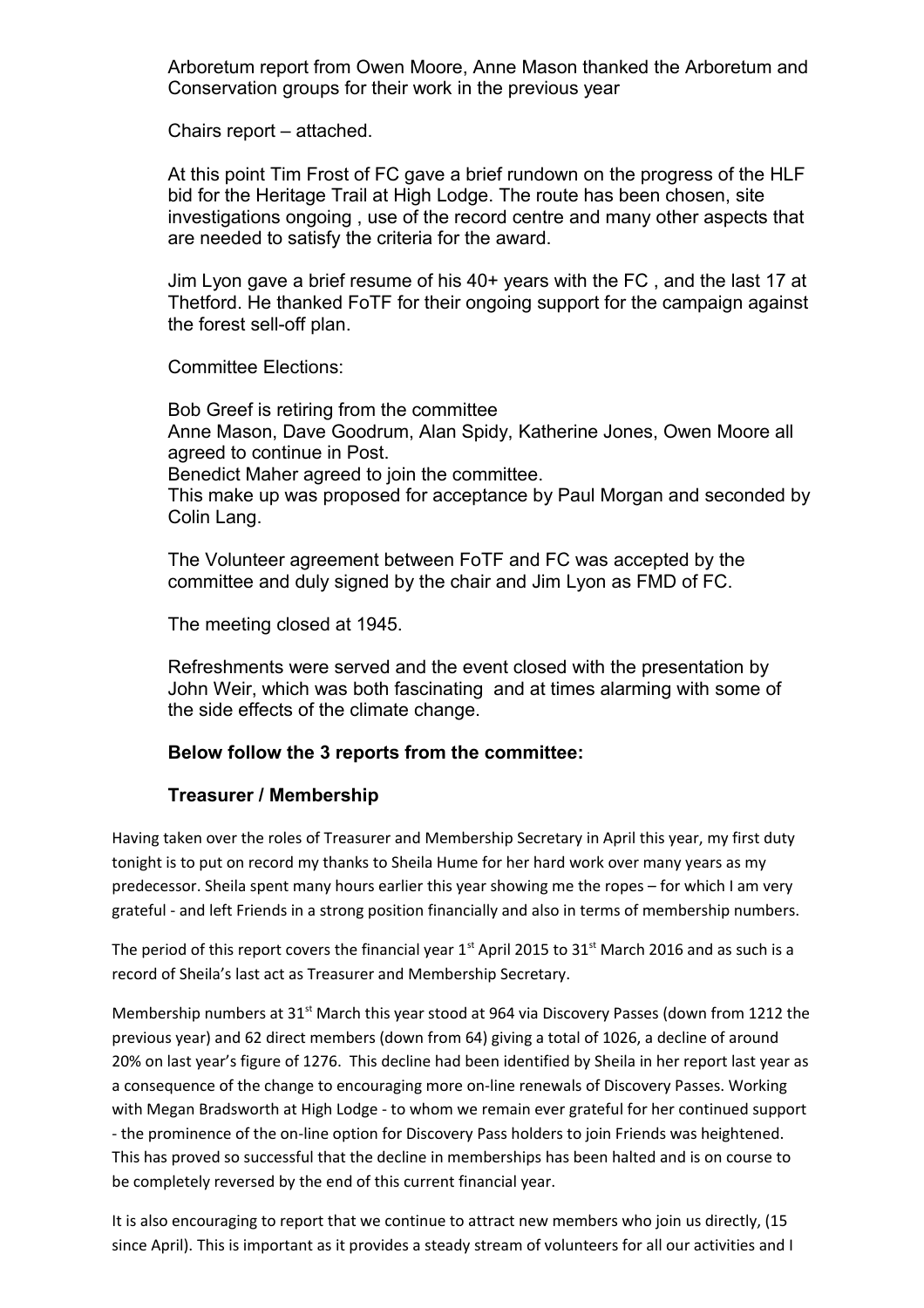am indebted to the work of the committee for making joining Friends so attractive, particularly Dave Goodrum for keeping the web-site up-to-date and dealing with initial membership enquiries and Katherine Jones who has been developing links within the community in Thetford. Katherine has also worked with FC to administer the new benefit that we have been able to offer our volunteers this year, a free Discovery Pass on completion of 30 hours volunteering. We have also benefited from articles published in the local press, thanks to Anne Mason, which helps to maintain our profile locally and has directly led to more volunteers.

Turning to the financial side of things, you should all have a copy of last year's accounts on your chairs. I would like to thank Kevin Parsons of SPC Printers for verifying these accounts.

You will note the increase in membership income despite a fall in numbers over the course of the year. This is because part of the membership payments for March '16 (29 of 122) were paid in the financial year covered by this report rather than being held over to the new financial year as would normally have been the case. Similarly, the Lynford Grant from FC records the payment of two grants in one financial year, hence the significant increase from the previous year. However, in real terms this grant has reduced from £500 to £300 per year. Newsletter expenditure increased because three editions fell into this financial year as opposed to only one last year. This also accounts for the increase in postage costs. The other significant increase was the one-off purchase of tools and equipment for conservation and archaeological projects. Insurance costs have fallen due to a change in provider. Projects accounted for in this report centred on five new benches at High Lodge and a similar number at Lynford, plus repairs to existing benches.

Any questions?

### **SECRETARY REPORT**

Since the last AGM we have again had eleven full Committee meeting's. FC representative(s) have been at all of them and we are very grateful to Rachel Riley for her vital role as liaison person and to Jim Lyon for attending nearly every meeting.

FoTF have continued our involvement in the ongoing campaign to keep our forests in public ownership which, despite the lack of any real progress from the government, is not something we are going to leave alone. Obviously recently the many changes that have befallen our leaders have had an effect on progress with yet another change of persons in charge of the relevant departments but we have written to all of them and invited some to visit the area to re-inforce our views on the subject. Both Anne and Alan have attended meetings during the last 12 months for which we are grateful to them giving up their time to do so.

Conservation Group – This last 12 months has seen an increase in the numbers attending and we have visited some new sites and ramped up the work at others. It is pleasing to see that we have attracted some younger members, and have received expressions of interest from yet more for the coming months. As ever I'm grateful to Neal & Rachel of the FC for their participation, and especially to our regular worker who turn up month after month eager to get working.

The Arboretum Group has seen some changes over the last 12 months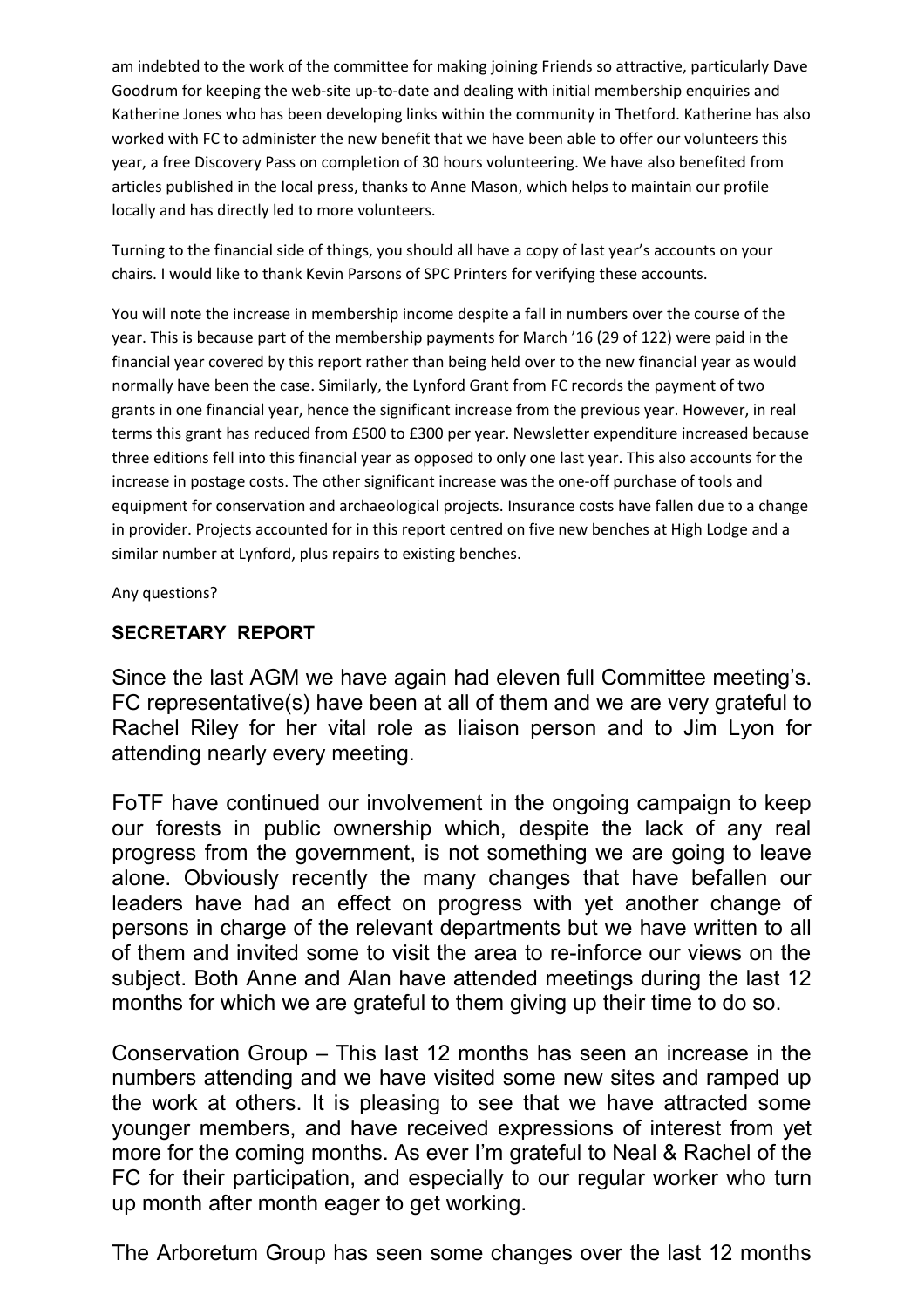with the departure of Mike & Sheila, but work continues apace and you will hear more about it from Owen who has taken over leadership of the group.

The last 12 months have seen many changes on the digital side of our presence, with much increased use of Facebook and twitter to give out information. The website was re coded as it was becoming obvious that many people were accessing from handheld devices , and the old style pages were not very friendly for a smaller display.

My job as secretary involves the sending out of many messages, and I'm indebted to Alan as membership office for the updated lists for contacts etc. and his success at taking over from Sheila the financial side of the group.

And on that note, I hand over to Owen for his report on the happenings at Lynford Arboretum, followed by our chairs report on the last 12 months of the group.

## **CHAIR REPORT**

Yet again, we've had a very busy and active year helping everyone access and enjoy the Forest and supporting the Forestry Commission.

For Discovery Day on 20 March, FOTF led on publicity for the event and organised the displays and activities in the two marquees, showcasing the timber production, wildlife, and archaeology of Thetford Forest. It was fantastic to have a forwarder and harverster on site, with the Forest Operations Team demonstrating what these machines could do. Wildlife Rangers joined us to talk about deer management and explain to the public how to identify the deer they see in the Forest.

Sunday 29 May was the joint open day at Mildenhall Warren Lodge and the Rex Graham Military Orchid Reserve, notable for having four new members join at the lodge. Two weeks later, FOTF members and Forestry Commission Staff visited the Enterprise Building at the University of East Anglia, Britain's greenest building and one of the most sustainable buildings in Europe. Especially significant for us is that its timber frame is of Corsican Pine from Thetford Forest.

In May, a group of volunteers from a government office in Cambridge worked with us and FC to refurbish the facilities at Lynford Stag car park. The first weekend in July saw seventeen FOTF volunteers helping at the concerts, both with car parking for the disabled and in the Information Marquee in the arena and we gave 120 hours of our time over the four evenings.

Seven FOTF members helped at the High Lodge Open Day on 21 July and then thirty attended the heritage walk at Lynford Arboretum on 3 August. Special thanks are also due to Owen and Carol Moore who organised wine, coffee, biscuits and cake at the Friends' Lodge after the walk. We'll be publishing a leaflet related to Lynford's historic landscape next year.

A new event was a Moth Evening on 24 August at High Lodge, led for us by Tim (High Lodge Manager) and Teresa Frost. They had set up traps in four locations and so we were able to see at first hand (literally, as the moths rested on palms and fingers) this fascinating night-time world as well as receiving expert guidance in identification of the various amazing species. Another new event was our attendance at the community day at the Charles Burrell Centre in Thetford and thank you to Katherine Jones for organising our stall there. Katherine has also taken on the role of volunteer co-ordinator and is keeping all our volunteering records meticulously up-to-date.